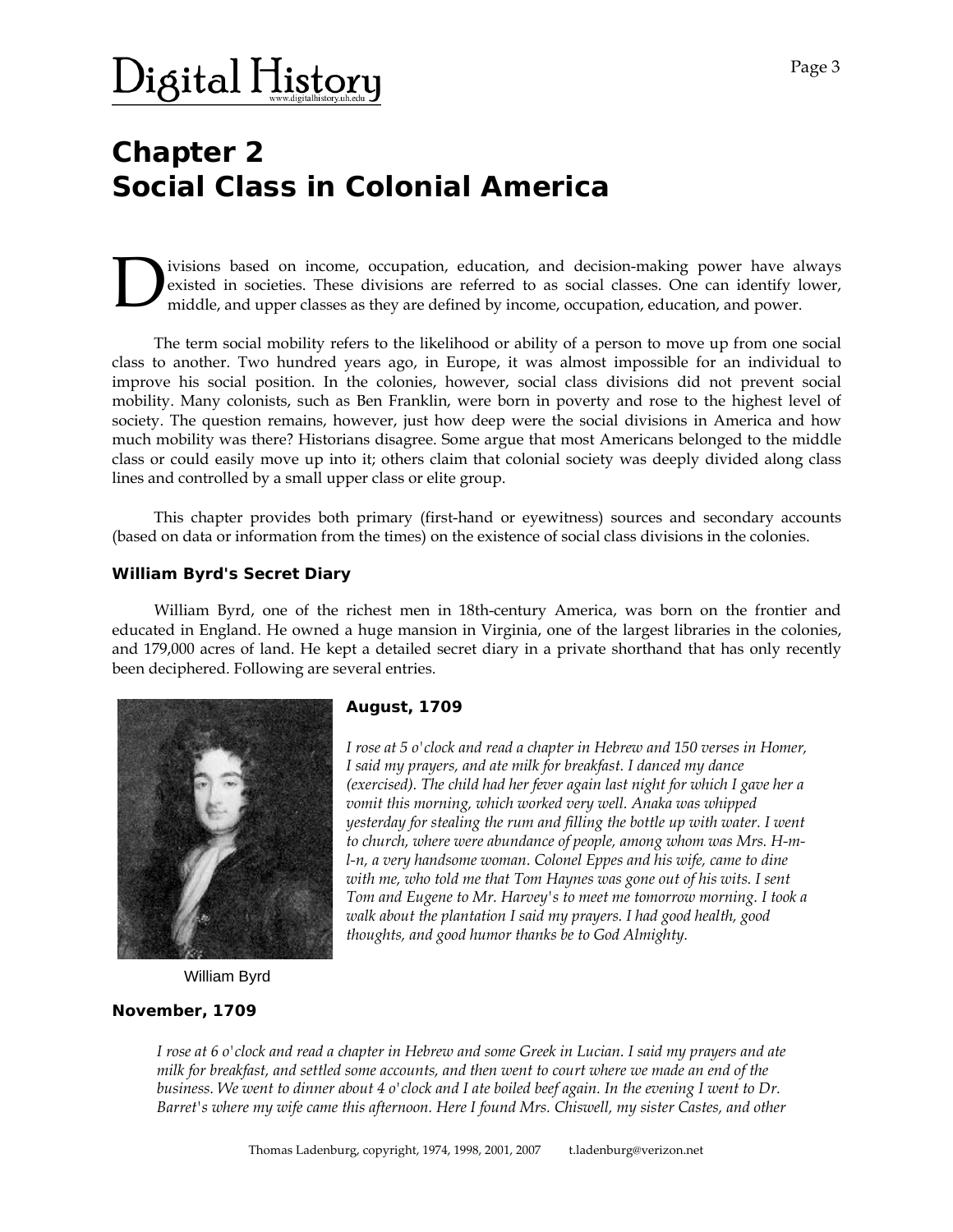# igital History)

*ladies. We sat and talked until about 11 o'clock and then retired to our chambers. I played at (r-m) with Mrs. Chiswell and kissed her on the bed till she was angry and my wife also was uneasy about it, and cried as soon as the company was gone. I neglected to say my prayers — which I should not have done, because I ought to beg pardon for the lust I had for another man's wife. However I had good health, good thoughts, and good humor, thanks be to God Almighty.*

### *October, 1710*

l

*I rose about 5 o'clock and got myself ready for my journey and about 6 o'clock I recommended my wife and my family to God's protection, and after my people had set me over the creek, I got on horseback about 7 and proceeded to Williamsburg where I arrived about 12. About 1, I went to wait on the Governor, where I found Colonial Digges and several other gentlemen. My wife sent a present of blue wing which were kindly accepted. I ate some roast beef for dinner. In the afternoon we drank a bottle of claret and then we took leave of the Governor and went to the coffeehouse where after we had settled some accounts of the naval officers. We played at cards till 11 o'clock. Then I went to my lodgings but my man was gone to bed and I was shut out. However I called him and beat him for it. I neglected to say my prayers but had good thoughts, good health, and good humor, thank God Almighty.[1](#page-1-0)*

#### **The Autobiography of Devereux Jaratt**

 Unlike Byrd's secret diary, this autobiography was written for public consumption. Jaratt, who became a minister, used much of his autobiography to draw moral lessons for his readers. However, he also revealed something of his life and experience.

*I begin, as is usual in works of this sort, with my birth and parentage. I was born in New Cent, a county in Virginia, about 25 miles below Richmond, on January 6th, 1732. I was the youngest child of Robert Jaratt and Sarah his wife. My grandmother, as I was told, was a native of Ireland. Both she and my grandfather died before I was born, and I have had no account of them, except that they were poor people, but industrious, and rather rough in their manners. They acquired a pretty good tract of land, of near 1200 acres, but they had no slaves — probably they were prejudiced against that kind of property. My father was brought up to the trade of a carpenter, at which he worked till the very day before he died. He was a mild, inoffensive man, and much respected among his neighbors. None of my ancestors, on either side, were either rich or great, but had the character of honesty and industry, by which they lived in credit among their neighbors, free from real want, and above the frowns of the world. This was also the habit, in which my parents were. They always had plenty of plain food and clothing, wholesome and good, suitable to their humble station, and the times in which they lived. Our food was altogether the produce of the farm, or plantation, except a little sugar, which was rarely used; and our clothing was altogether my mother's manufacture, except for hats and shoes, the latter of which we never put on, but in the winter season. We made no use of tea or coffee for breakfast, or at any other time; nor did I know a single family that made any use of them. Meat, bread and milk was the ordinary food of all my acquaintance. I suppose the richer sort might make use of those and other luxuries, but to such people I had no access. We were accustomed to look upon what were called gentle folks as beings of a superior order. For my part, I was quite shy of them, and kept off at a humble distance. A periwig, in those days, was a distinguishing badge of gentle folk, and when I saw a man riding the road, near our house, with a wig on, it would so alarm my fears, and give me such a* 

<span id="page-1-0"></span><sup>1</sup>Louis B. Wright, ed. William Byrd, *The Secret Diary of William Byrd of Westover,* 1709-12, Richmond, Va., Dietz Press, 1941.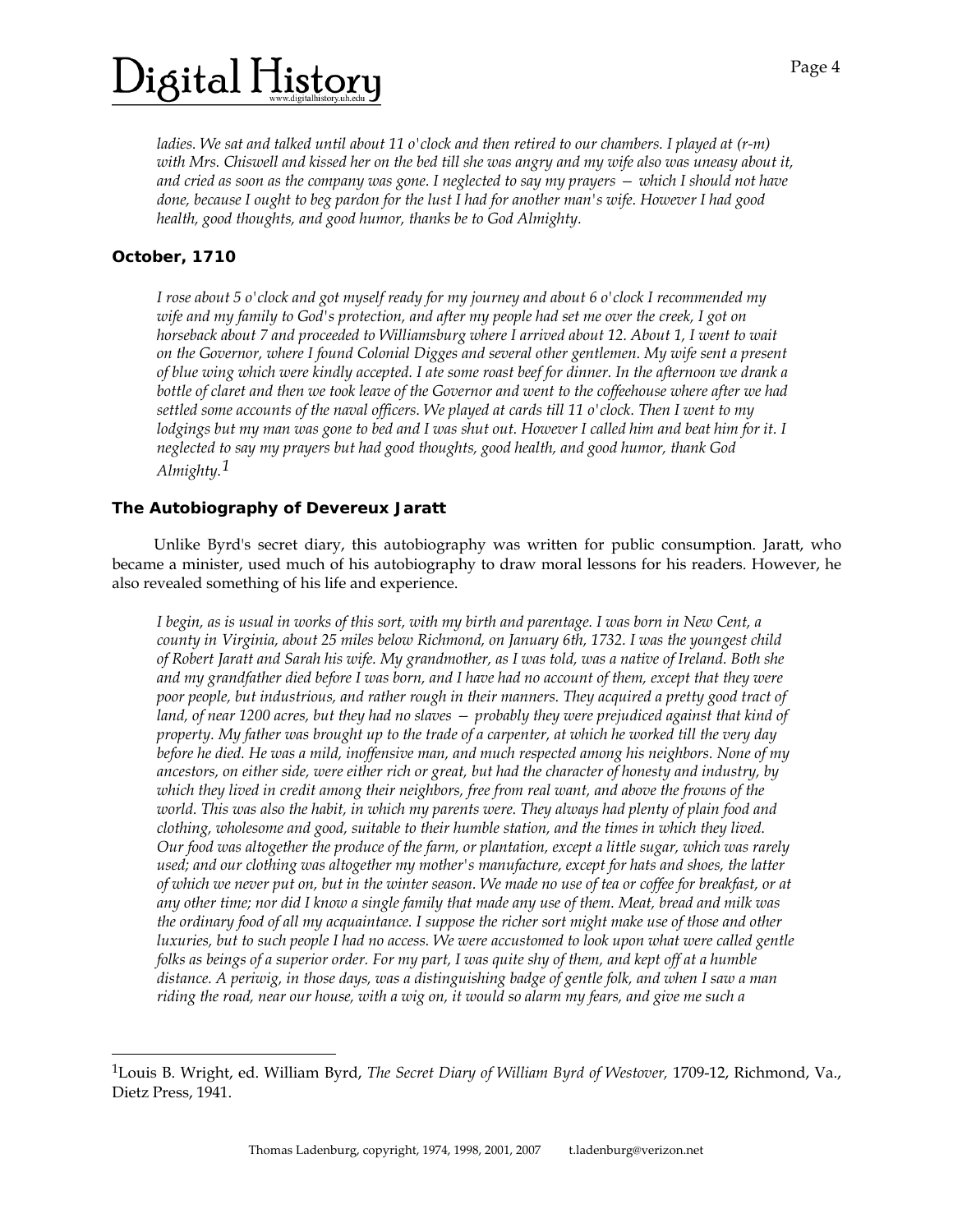# igital History)

*disagreeable feeling, that, I dare say, I would run off, as for my life. Such ideas of the difference between gentle folks and simple, were, I believe, universal among all of my rank and age.* 

*Both my brothers were taught the trade of a carpenter and millwright, at which they worked for the most part of their lives. They both died about the middle of life. At 8 or 9 years old, I was sent to an English school in the neighborhood: — and I continued to go to one teacher another, as opportunity served (though not without great interruptions) till I was 12 or 13. In this time I learned to read in the Bible, (though but indifferently) and to write a sorry scrawl, and acquired some knowledge of Arithmetic. With this small fund, I left school; no further care was bestowed on my education. [2](#page-2-0)*

### **Story of a Virginia Servant**

 A Virginia servant, accused of attempting to kill his mistress, tells his tale in court. This account is taken from court records.

*I was delivered into the custody of one Lewis Connor of Barme-doe Hundred Virginia who sold me off to one Cutbeard Williamson, living at a Plantation called Hard Labour, Virginia. Williamson promised me I should be employed in Teaching his Children, and not be set to any manual work, unless necessity did compel now and then, merely for a short spurt. But though I did not lack for clothes or food, yet I found their dealings contrary to their fair promises; which much disheartened me. And though my labour at the House was very irksome, I was however resolved to do my utmost at it; yet that which embittered my life, and made everything I took in hand difficult to me, was the unworthy ill-usage which I received daily and hourly from my ill-tongued Mistress; who would not only swear and curse at me within doors, whenever I came into the house casting on me biting Taunts; but like a live Ghost would haunt me, when I was quiet in the Ground at work. And although I silently worked as fast as she demanded, doing my labor, without so much as muttering at her, or answering anything good or bad; yet all the silence and observance that I could use, would not charm her vile tongue. Those things burning and broiling in my breast, tempted me to take the trip, and give my master the bag to hold; thereupon I ran off, and got on board Capt. Larimore's ship, where I remained eleven days, or thereabouts. At length home I came, begg'd pardon of my Master for my fault, and all seemed pretty well again. But my ill-usage proving still worse than before, my Mistress ever taunting me with her wicked Tongue. 3*

#### **A Slave is Beaten**

Philip Fithian, the tutor on one of the largest Virginia plantations, kept a diary from which the following excerpt was taken.



l

*Thursday, December 23, 1773. Except for some favorite slaves who wait on the table, their [the slaves'] weekly allowance is a peck of corn and a peck of meat apiece! And Mr. Carter is admitted by everyone to be, and from what I have seen of others I have no doubt at all that he is, by far the most humane master to his slaves of any in this area! Good God! Are these Christians?* 

*While I am on the subject, I will relate further what I heard Mr. George Lee's overseer say the other day that he had done to Negroes himself and had found useful. He said that whipping of any kind does them no good for they will laugh at your latest severity. But he told us he had invented two things and proved their effectiveness by trying them several times. First tie them fast to a post. Then take a sharp curry comb and comb and curry him severely until he is well scraped; then call a boy with some dry hay and make the boy rub him down for* 

<span id="page-2-0"></span>2Douglass Adair, *The Autobiography of Devereux Jaratt*, "William and Mary Quarterly", Vol. IX, no. 3, July, 1952, p. 360-63.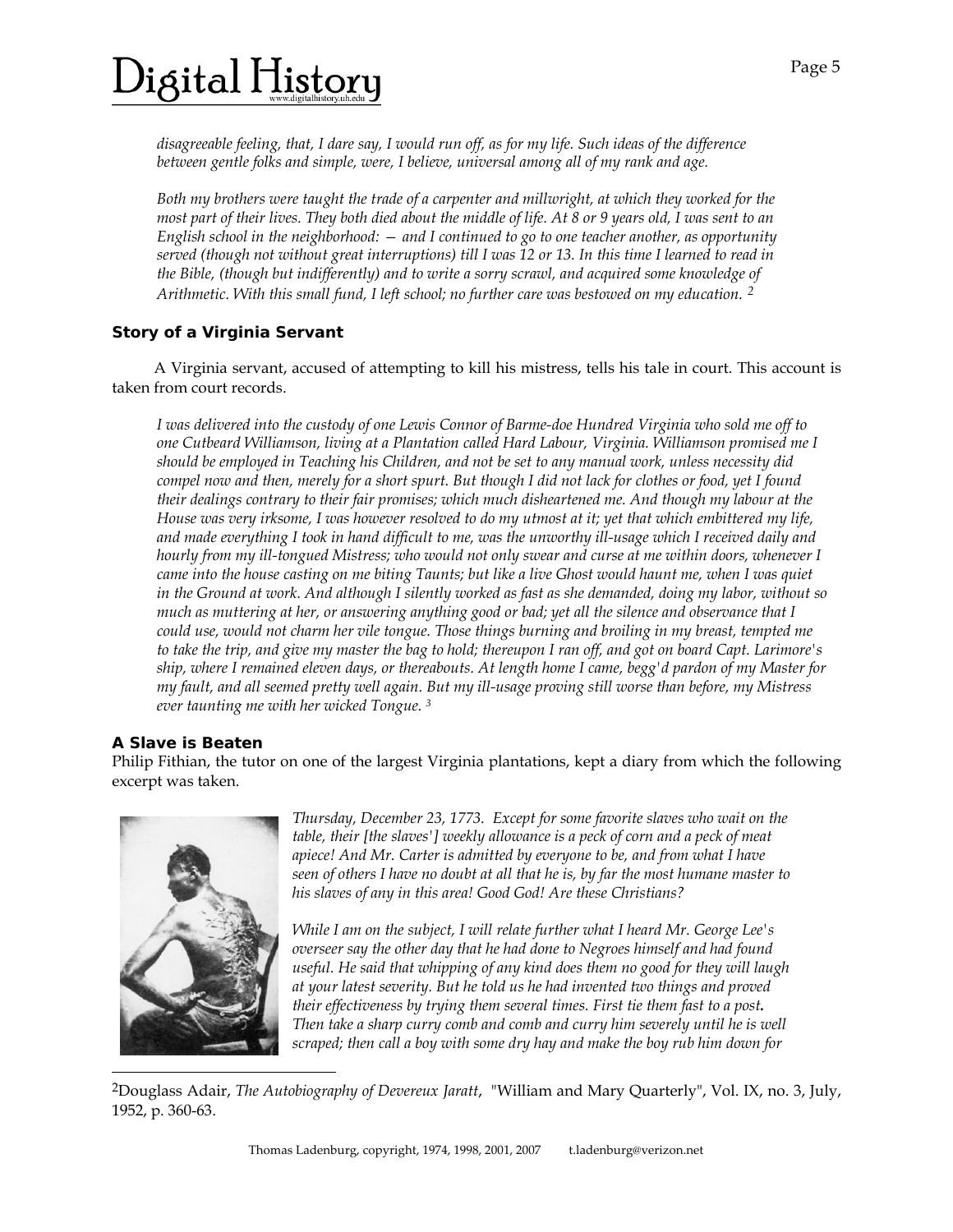*several minutes; and then salt him and release him. He will, said this human savage, attend to his business afterwards![3](#page-3-0)*

#### **Probate and Tax Records**

 Much fragmentary evidence of colonists' wealth and life styles can be found by examining tax and probate records. Parts of such records are reproduced below:

| <b>Name:</b> William Call          | <b>Name:</b> Ebeneezer Kezar     |
|------------------------------------|----------------------------------|
| <b>Occupation: Baker</b>           | Occupation: Blacksmith           |
| Estate: $£24.14.2*$                | Estate: $£287.10$                |
| Including: £10 household equipment | Including: £50 personal property |
| Other: £2.6 silver watch           | $£3.96$ tools                    |
|                                    |                                  |
|                                    |                                  |

**Occupation:** Distiller **Occupation:** Tailor **Estate:** £1,400

**Name:** Andrew Sigourney **Name:** Ephraim Copeland **Estate:** £266.l3.4 house and land, silver watch, silver buckle, two gold rings, etc. $4$ 

#### **An Historian's Conclusions**

-

 A well-known historian, Jackson Turner Main, spent years examining the evidence of social class divisions in the colonies and published his conclusions in a highly regarded book, *The Social Structure of Revolutionary America.* The following excerpt is taken from the final chapters of this book:

*Revolutionary society was certainly not classless, yet neither was it entirely aristocratic. It contained the essential elements for an aristocracy while at the same time possessing the potential for social and economic democracy. There was, of course, a proletariat class of those who always remained at the*  bottom. Slaves formed the largest part of this class. They totaled 23 percent of the whole population in *1760 and a little less than that thirty years later. Four-fifths of these were in the South, near the coast. Where slaves were scarce, white indentured servants or wage-workers were used instead. Less numerous than the Negroes, the white laborer usually formed only about one-fifth of the whites…certainly fewer than half, possibly only one-fourth of them failed to become small property holders. Therefore out of twenty whites only one or two remained permanently poor….Thus the whole proletariat, white and black, totaled less than 30 percent of the population. At any point in time, revolutionary society contained a lower class comprising between one-third and two-fifths of the men. If defined by occupation, it included Negro slaves, white servants, and landless laborers employed by property owners such as farmers, artisans and merchants. If defined by income, the lower class (generally) had almost none, except that they were given food, clothing, and shelter; free workers,* 

<span id="page-3-0"></span><sup>3</sup>Quoted in Charles Sellars, et al. As It Happened, McGraw-Hill Book Co., 1975, p. 85, from *Journal and*  Letters of Philip Vickers Fithian, 1773-1774, A Plantation Tutor of the Old Dominion, ed. Hunter D. Farish Williamsburg, Colonial Williamsburg, Inc., 1965, pp. 38-39.

<span id="page-3-1"></span><sup>4</sup> Jackson Turner Main, *The Social Structure of Revolutionary America*, Princeton University Press, Princeton, NJ, 1965, pp. 133-34.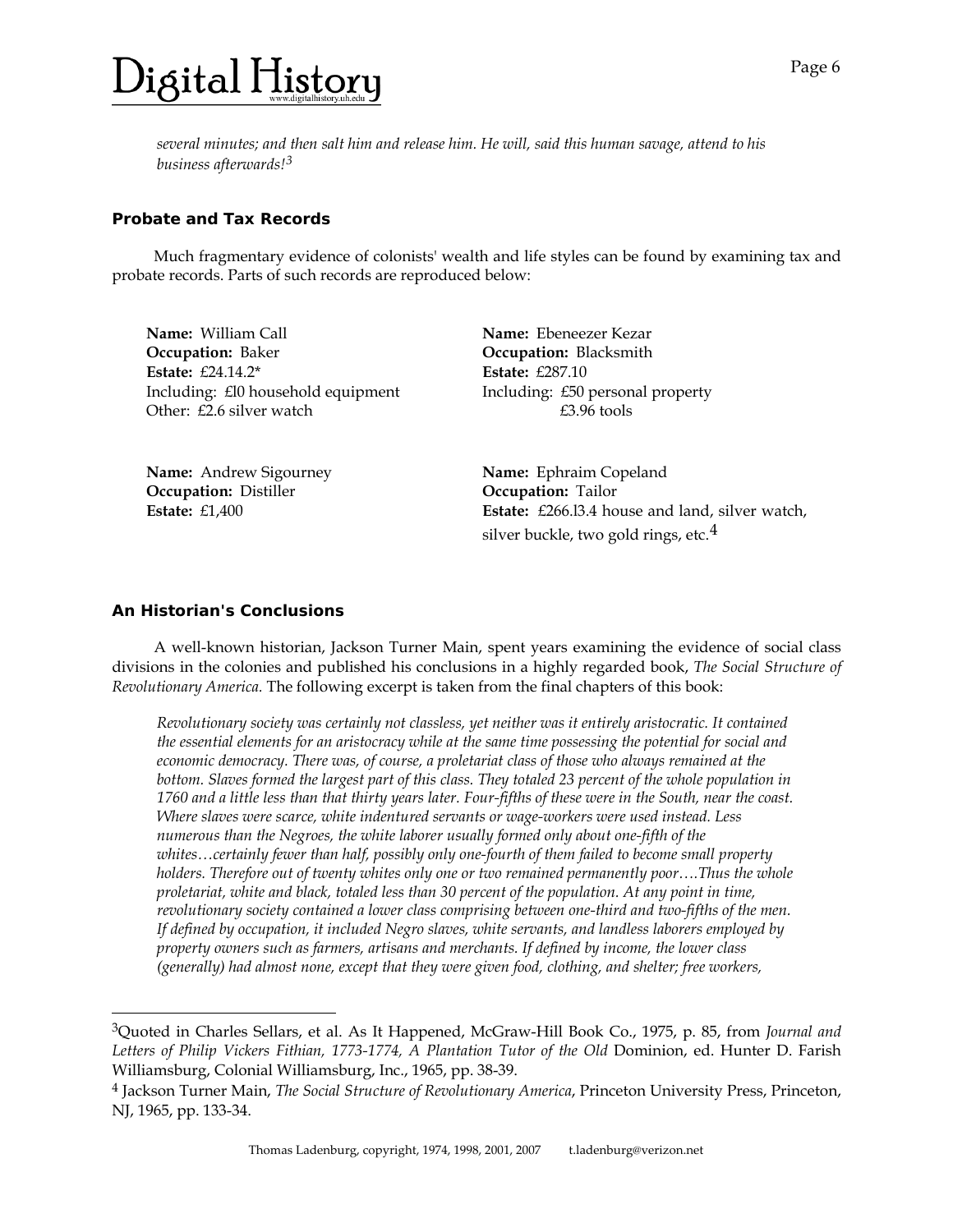# 'igital History

*however, did receive a money wage which enabled them to save. If defined by property, the men of this economic rank almost always had estates of less than £50 and usually they had none.* 

*The free workers, with their money and opportunities for advancement, belonged to an intermediate category. They were partially independent, owned some property and perhaps some skill, were poor but not impoverished, and often were moving up into the middle class. Many farmers were no better off; there were, for example, numerous landowners in western Massachusetts and southern Delaware, the annual value of whose land was assessed at under £50. Many tenants were also poor, while perhaps 30 percent of the skilled artisans, especially many weavers, cordwainers, carpenters, coopers and tailors, left very small estates. These men did not earn enough money to support their family adequately most of the time.* 

*The middle class of America consisted of small property holders who were usually self employed. Its members are distinguished, at the lower end of the scale, from servants and slaves, others who had little or no property, and from the wage workers who depended entirely upon their daily labor; while at the other end they merge without any sharp definition into the upper-class of men with large estates. Whereas the lower class lived at or barely above the subsistence level, the "middling sort" lived in comfort.* 

*This largest and most important part of revolutionary society was made up of several occupational groups. Small farmers were the most numerous element, comprising 40 percent of the whites and onethird of the whole population….These farmers furnished most of their own needs and earned at least £16 in cash (or credits) which permitted them to pay their debts and taxes, buy a few luxury articles, and save a little….The more fortunate, who had good land in commercial farming areas, cleared much more than £16 and presented an agreeable picture of the ideal American, the prosperous farmer. Second in number among the middling sort were the "artisans and mechanics" or "craftsmen". These were of two types. Some of them were not entrepreneurs, but skilled workers who hired themselves out by the day, week, or year. Receiving from £40 to £50 annually, they could save a good deal of money so long as they remained single, but the married man just broke even; indeed if he had to rent a house and buy all of his food, £50 scarcely met expenses. Fortunately most of these artisans raised much of their own food and were thereby able to live in reasonable comfort and even acquire some property. Apparently almost half of them significantly improved their economic position.* 

*The great majority of skilled workers…were independent businessmen who ordinarily kept a workshop in or near their houses. These were equivalent to farmers in that they were self-employed, but they usually ranked somewhat below the free farmer both in wealth and prestige. Their income and chance of increasing it depended upon their particular craft. The majority never rose above the middle rank, for the trades of cooper, cordwainer, blacksmith, tailor, weaver, or carpenter seldom provided a large return. On the other hand, they also required little equipment and were in great demand, so that the apprentice could quite easily become a master. A few types of enterprise were by their nature more profitable for the enterpriser. Distillers, rope makers, goldsmiths and the like were businessmen whose economic position compared favorably with that of prosperous farmers and many professional men.* 

*Professional men as a whole also belonged to the middle class, earning considerably more than most farmers and artisans but not enough to raise them decisively into the economic elite.[5](#page-4-0)*

l

<span id="page-4-0"></span><sup>5</sup> Ibid.